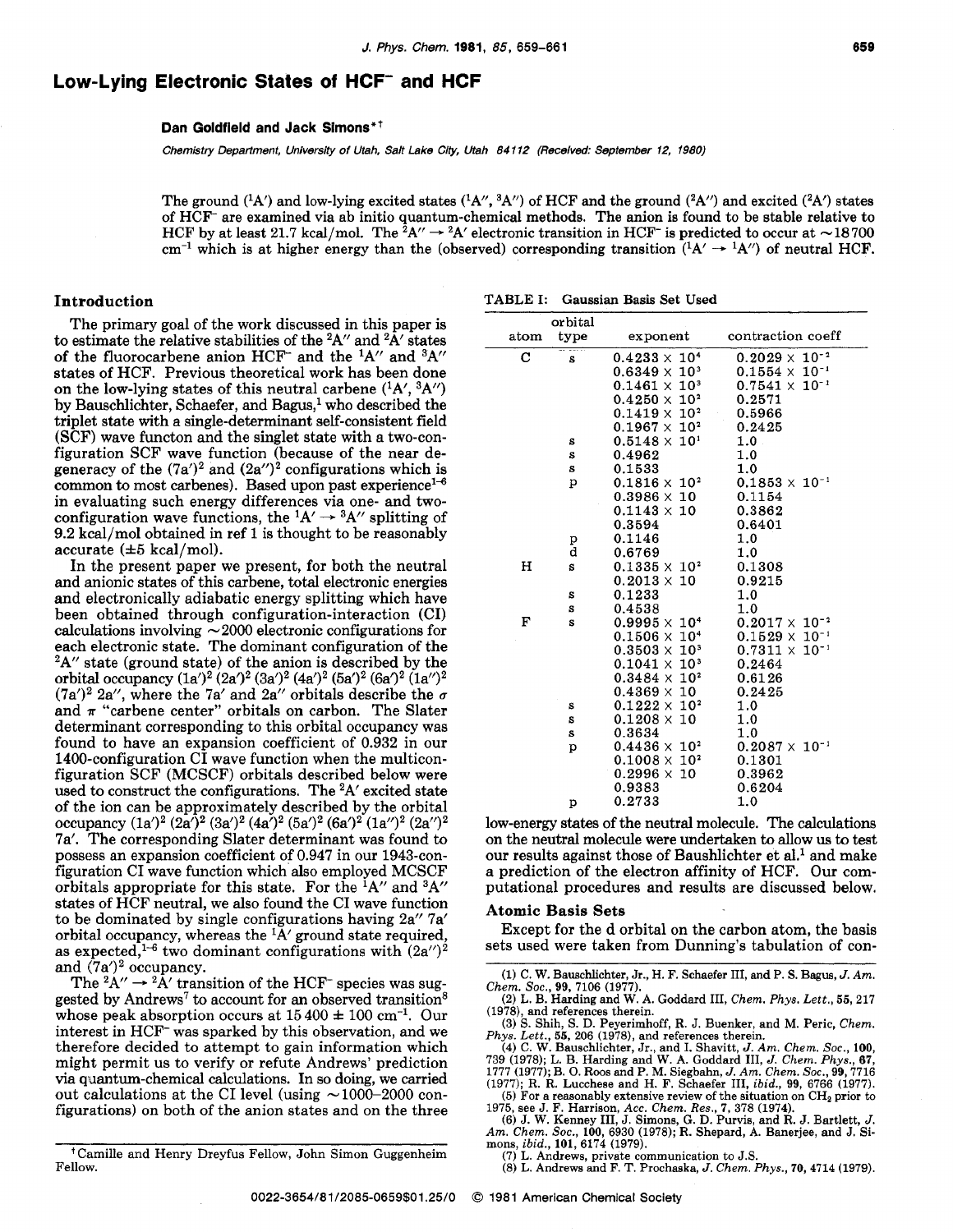**TABLE 11: Configuration Interaction Energies for-HCF and HCF** 

| state     | Å     | $R$ (CH), $R$ (CF),<br>Å | $\theta$ , deg | $E$ , hartree    | no. of<br>configu-<br>rations |
|-----------|-------|--------------------------|----------------|------------------|-------------------------------|
| $^1$ A'   | 1.161 | 1.325                    | 102.2          | $-137.884537$    | 2128                          |
| $^1$ A'   | 1.161 | 1.325                    | 102.2          | $-137.799569$    | 2                             |
| $\Delta'$ | 1.111 | 1.325                    | 102.2          | $-137.80272^a$   | 2                             |
| A''       | 1.077 | 1.321                    | 120.4          | $-137.808997$    | 2296                          |
| A''       | 1.077 | 1.321                    | 120.4          | $-137.78813^{a}$ |                               |
| A''       | 1.077 | 1.321                    | 120.4          | $-137.748976$    | 2296                          |
| $^1$ A''  | 1.114 | 1.537                    | 102.2          | $-137.858228$    | 1400                          |
| 2A'       | 1.080 | 1.480                    | 115.           | $-137.772842$    | 1943                          |

*a* **Bauschlichter et al., ref 1.** 

tracted Gaussians? For the hydrogen-atom basis we used Dunning's  $4s/3s$  contraction of Huzinaga's primitive set<sup>10</sup> (with a scale factor of **1.2);** for fluorine and carbon we used his **9s5p/4s2p** contractions of Huzinaga's primitive sets.

In our initial calculations on HCF<sup>-</sup>, we explored decreasing the exponent of the most diffuse carbon s function (making it more diffuse) by a factor of **3,** but this yielded a higher energy than with the original basis and was therefore not pursued further. After *canying* out geometry variations on both states of the anion at the SCF (UHF) level, we added a d atomic basis function with exponent **0.676g6** to the carbon atom. This d function, which has been found to be important in most studies of such carbenes,<sup>1-6</sup> was used in all of the subsequent unitary CI (UCI) calculations discussed below. Our final basis is listed in Table I.

#### Geometry Optimization

To obtain starting geometries for **all** five states, we used the optimal geometries found by Bauschlichter et al. in their calculations on the  ${}^{1}A'$  and  ${}^{3}A''$  states of the neutral molecule. For the 2A' anion state we started with Bauschlichter's 3A" geometry, since both species have the **7a'**  orbital singly occupied, and for the 2A" state we started with the lA' geometry of ref **1.** For the lA" state of HCF we used the same geometry **as** for the **3A"** since both states have identical orbital occupancy (but different spin couplings). In our calculations on the neutral molecule, we varied (at the CI level) the bond lengths  $R(CH)$  and  $R(CF)$ and the HCF angle  $\theta$  in the neighborhood of Bauschlichter's geometries. For the ionic states, we varied the same geometrical parameters first at the UHF level (without the d function on carbon) and subsequently at the UCI level after addition of the d function to the carbon atom. These geometry variations were not carried out with the aid of a gradient program. They were done simply by varying one geometrical parameter at a time. These optimized geometries are listed in Table 11.

# State Energy Calculations and Configuration **Selection**

**Our** initial anion calculations were done at the UHF level in order to consider the effects of geometry variations on the anion state energies. Once these roughly optimized geometries were determined, the following sequence of calculations was performed (on **all** states). We first carried out single-configuration restricted Hartree-Fock (RHF) calculations on each state as a first step toward obtaining decent molecular orbitals. We then performed small "configuration selection" CI calculations which were designed to find the *few* most important configurations for each state. Such configuration selections generated singly

and doubly excited configurations from the one configuration which had been used to perform the RHF calculation. The state energy lowerings attributed to each of these configurations were used to choose the most important such configurations.

MCSCF calculations were then performed by using the five most dominant configurations for each state as determined by the configuration selections discussed above. The primary purpose of these MCSCF calculations was to improve the molecular orbitals used to construct the determinants because the initial RHF orbitals are known to be particularly poor for use in CI calculations (especially for the  ${}^{1}$ A' state of the neutral carbene which requires a two-configuration wave function for even a qualitatively correct treatment).

Further configuration selection CI calculations were then carried out to determine the few most important configurations arising with the improved (MCSCF) molecular orbitals. Not surprisingly, the MCSCF orbital optimization caused more doubly excited configurations to become important in each of the resultant five CI reference wave functions. For each state, the five most dominant configurations as determined in these selections were then used to generate new MCSCF orbitals for use in the graphical unitary group CI (UCI) calculations which represent our final and most extensive set of calculations. The UCI configuration envelope, as described by the distinct row table (DRT) discussed in ref **11,** was constructed so as to permit excitations to occur out of the few most important configurations of each **state.** The maximum level of the excitation and the number of MCSCF orbitals into which excitations were permitted to occur were determined by the space limitations of our computer. This final DRT configuration construction procedure resulted, for the <sup>1</sup>A', <sup>1</sup>A", <sup>3</sup>A", <sup>2</sup>A", and <sup>2</sup>A' species, in 2128, 2296, 2296, 1400, and **1976** configurations, respectively. Given the configuration **lists,** in terms of MCSCF orbitals, thus determined, we proceeded to carry out the geometry optimizations discussed above.

In performing the geometry variations for each of the states at the UCI level, the following computational sequence was used. First, an RHF calculation was carried out at the geometry whose energy was to be determined. Secondly, a five-configuration MCSCF calculation was done by using configurations chosen by our selection scheme for the preceding geometry, Next, a UCI calculation was performed by using the same configuration list (DRT) as was employed for the preceding geometry. The results of such geometry searching permit us to report, in Table 11, our estimates of the **total** (electronic plus nuclear repulsion) energies of these five states at their respective minimum-energy geometries.

## Results and Discussion

For the <sup>1</sup>A' state of HCF we obtained a UCI energy of **-137.884537** au by using **2128** configurations, which is considerably below ref **1's** two-configuration energy of **-137.802 72** au. For this species, our optimum geometry differed from Bauschlichter's *only* in the C-H bond length, ours being longer by **0.05 A.** For the **3A"** HCF, our **2296**  configuration energy is **-137.808 997** au, and for this state our optimum geometry was identical with that of Bauschlichter, who obtained a one-configuration energy of **-137.788 13** au. When one makes direct use of our UCI energies, the resulting  ${}^{1}\text{A}^{\prime} \rightarrow {}^{3}\text{A}^{\prime\prime}$  splitting of HCF is predicted to be **47.4** kcal/mol, which is not at **all** in agreement with the splitting of only 9.2 kcal/mol found in ref 1. Since

**<sup>(9)</sup> T. H.** Dunning, *J. Chem. Phys.,* **53, 2823 (1970).** 

**<sup>(10)</sup>** *S.* **Huzinaga,** *J. Chem. Phys.,* **42, 1293 (1965).** 

<sup>(11)</sup> I. Shavitt, *Int. J. Quantum Chem.*, **S11**, 131 (1977).